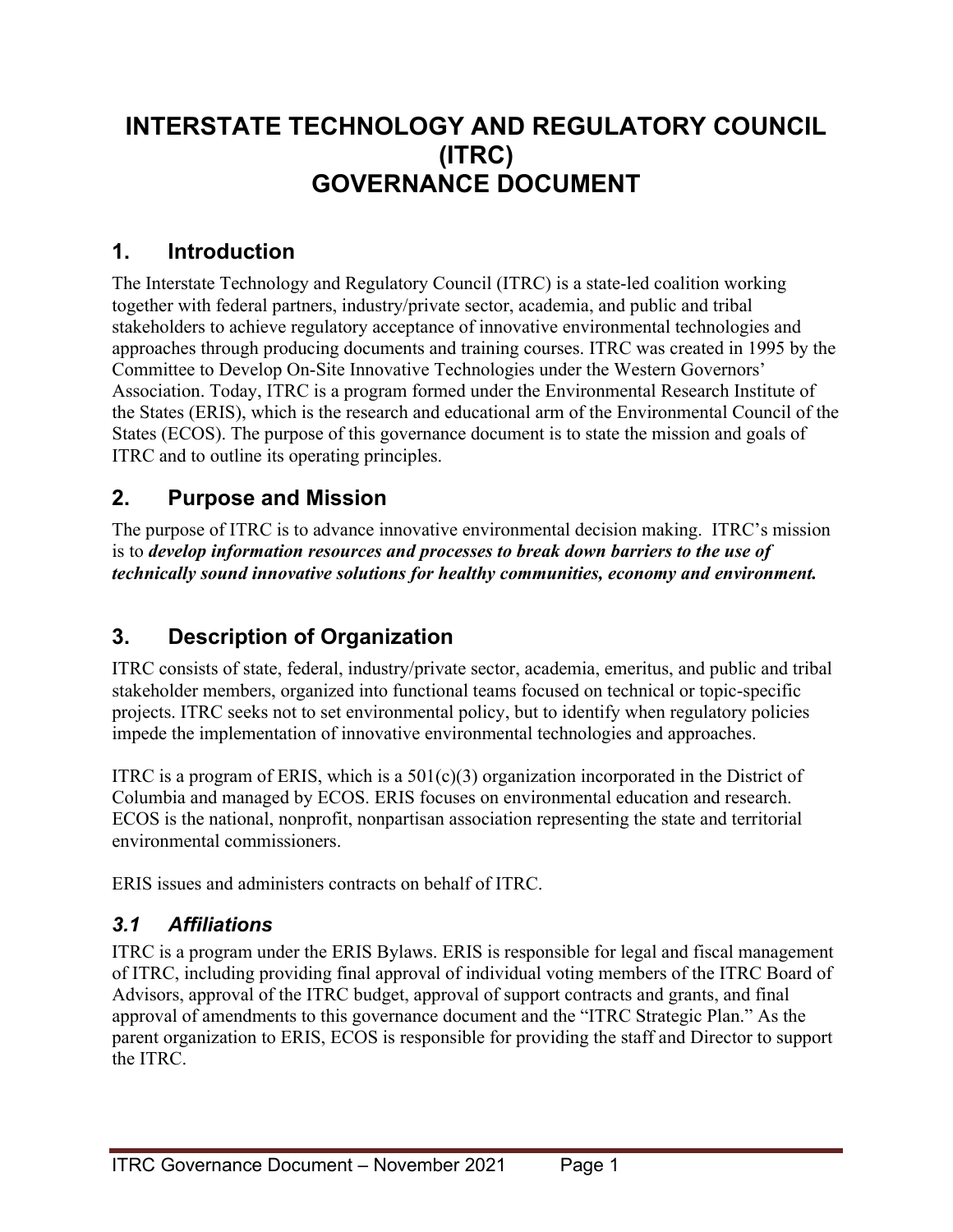### *3.2 Membership*

Membership in ITRC is open to employees of state and federal agencies, local (municipal and county) agencies, public, government emeritus and tribal stakeholders, industry/private sector, academicians, and members of public or private organizations. Industry/Private sector members must join ITRC through the Industry Affiliates Program (IAP, see Section 4.4). States formalize membership in ITRC by appointing a State Point of Contact (POC). A Stakeholder and Tribal Representative represent the interests of tribes, citizens, or communities in environmental matters. Public, and tribal stakeholder members of teams are approved by the Stakeholder and Tribal Representative. Other venues for membership in ITRC may be created by the ITRC Board of Advisors as considered necessary to conduct the work of the ITRC. Individual members renew their membership commitment annually. Members of the ITRC are subject to the conflictof-interest policy (see Section 10).

### *3.3 Voting Privilege*

The ITRC membership is entitled to vote [votes] to elect ITRC Board of Advisors Co-Chairs and on issues that are presented to the general membership in accordance with the ERIS Bylaws. Voting, by majority, occurs at regular meetings of the general membership. The ITRC Board of Advisors may decide to hold a membership vote electronically or in-person, and that vote must be fair and accessible to the membership.

### **4. Management**

Management of ITRC is carried out by the following groups or individuals.

## *4.1 ITRC Board of Advisors*

The ITRC Board of Advisors serves the ITRC membership and is responsible for leadership and setting the strategic direction of the organization. The role of individual ITRC Board of Advisors members includes bringing membership issues and concerns to the full ITRC Board of Advisors for consideration. Decision making within ITRC is conducted within the ITRC Board of Advisors in accordance with ERIS Bylaws and the ITRC Governance Document.

### **4.1.1 Composition**

The ITRC Board of Advisors consists of eight voting members. Seven members are from state environmental or related state agencies; these seven members include two Co-Chairs. When possible, geographic diversity should be taken into account when appointing ITRC Board of Advisors members to achieve a balanced representation from across the nation The eighth voting member of the Board is a public or Tribal Stakeholder Representative. ITRC's federal partners appoint liaisons to ITRC who provide support to the ITRC Board of Advisors. These federal liaisons are non-voting members of the Board. Industry appoints liaisons to ITRC who provide support and are non-voting members of the Board

### **4.1.2 Responsibilities**

The ITRC Board of Advisors sets the strategic direction of the organization and oversees implementation of the ITRC Strategic Plan. The ITRC Board of Advisors oversees work of the ITRC Technical Teams, Team Leaders, and other functional groups and leaders within the organization (e.g., State Engagement Program, Training Program). The ITRC Board of Advisors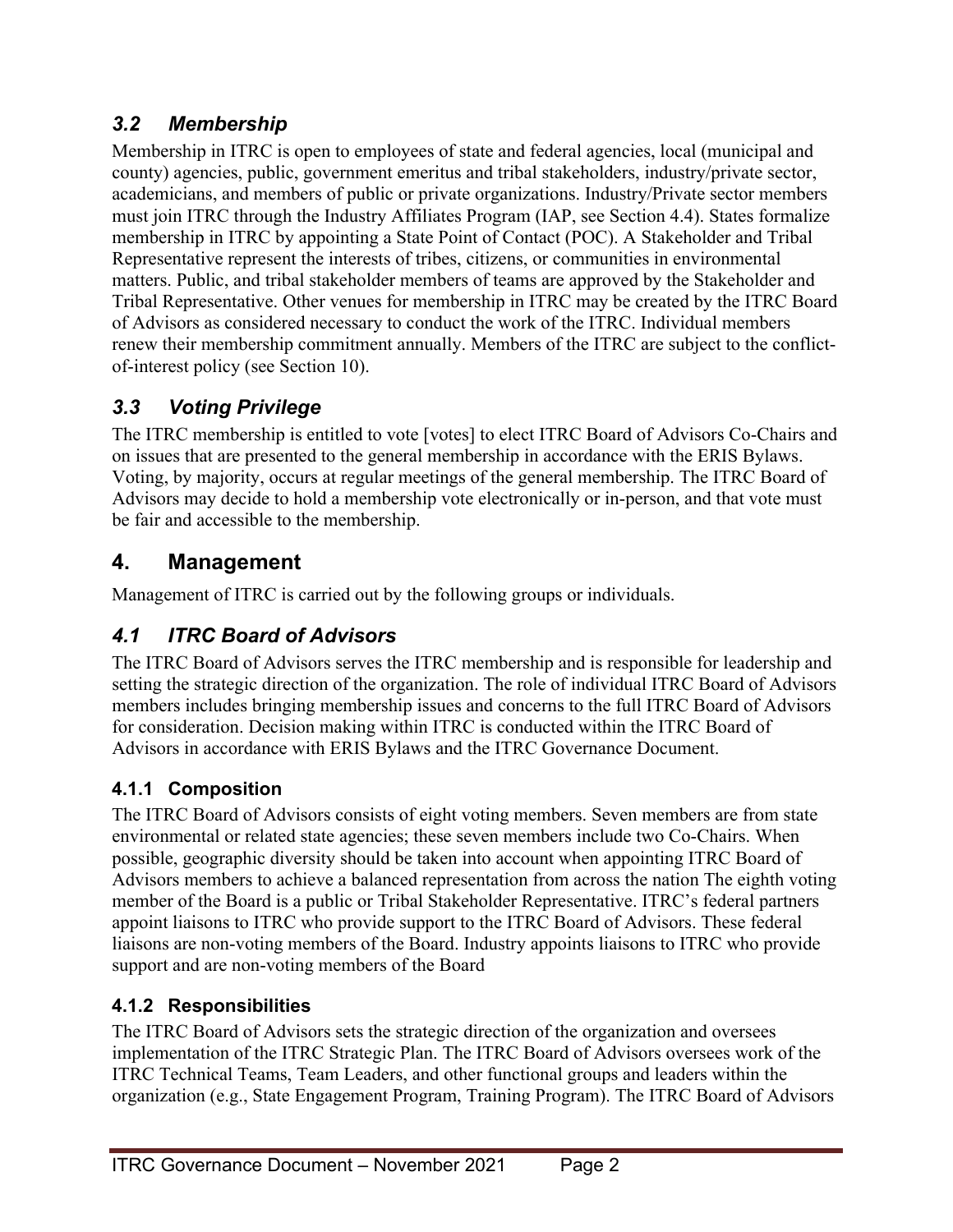is also responsible for consideration and recommendation of ITRC entering into memoranda of understanding or agreement with other organizations. Roles and responsibilities for each ITRC Board of Advisors position are listed in the ITRC Roles & Responsibilities Position Handbook.

#### **ITRC Co-Chairs (2 positions)**

Two state environmental agency (or related) employees elected by the general ITRC membership to serve as the ITRC Co-Chairs and responsible for ITRC leadership, management, and strategic direction and for presiding over meetings of the ITRC Board of Advisors to ensure that its business is conducted in an orderly fashion.

In consultation with the full ITRC Board of Advisors, the ITRC Co-Chairs appoint new voting members of the ITRC Board of Advisors.

#### **Five (5) State Agency Employees**

All ensures communication and information exchange among the ITRC membership and the ITRC Board of Advisors.

One (1) Team Leader Liaison responsible for overseeing and coordinating the work of ITRC Technical Teams.

One (1) State Engagement Coordinator responsible for the overall coordination of the State Engagement Program and State POCs.

One (1) Training Program Coordinator responsible for the overall coordination of ITRC's Training Program.

Two (2) positions that serve the current needs of ITRC and the ITRC membership as needed.

### **Stakeholder and Tribal Representative (1 position)**

Public or tribal stakeholder member responsible for organizing and coordinating the work of the ITRC public and tribal stakeholders' group.

Represents the viewpoint of the public, tribes, and communities affected by environmental problems.

Ensures communication and information exchange between public and tribal stakeholders and the ITRC Board of Advisors.

#### **Industry/Private Sector Liaisons (2 positions)**

• Non-voting members of the ITRC Board of Advisors representing the industry/private sector and responsible for managing the ITRC IAP membership sector.

Represents the viewpoint of the IAP membership and provides input to the ITRC Board of Advisors for strategic direction based on industry and private-sector interests.

Ensures communication and information exchange between the IAP membership and the ITRC Board of Advisors.

#### **Federal Liaisons/Nonvoting Members**

Nonvoting members of the ITRC Board of Advisors representing ITRC funding entities and co-sponsors, including but not limited to federal partners (e.g., Department of Energy, Department of Defense, and Environmental Protection Agency) and state associations.

Provide their organization's input on priorities for ITRC to consider within Technical Team activities and other programs within ITRC.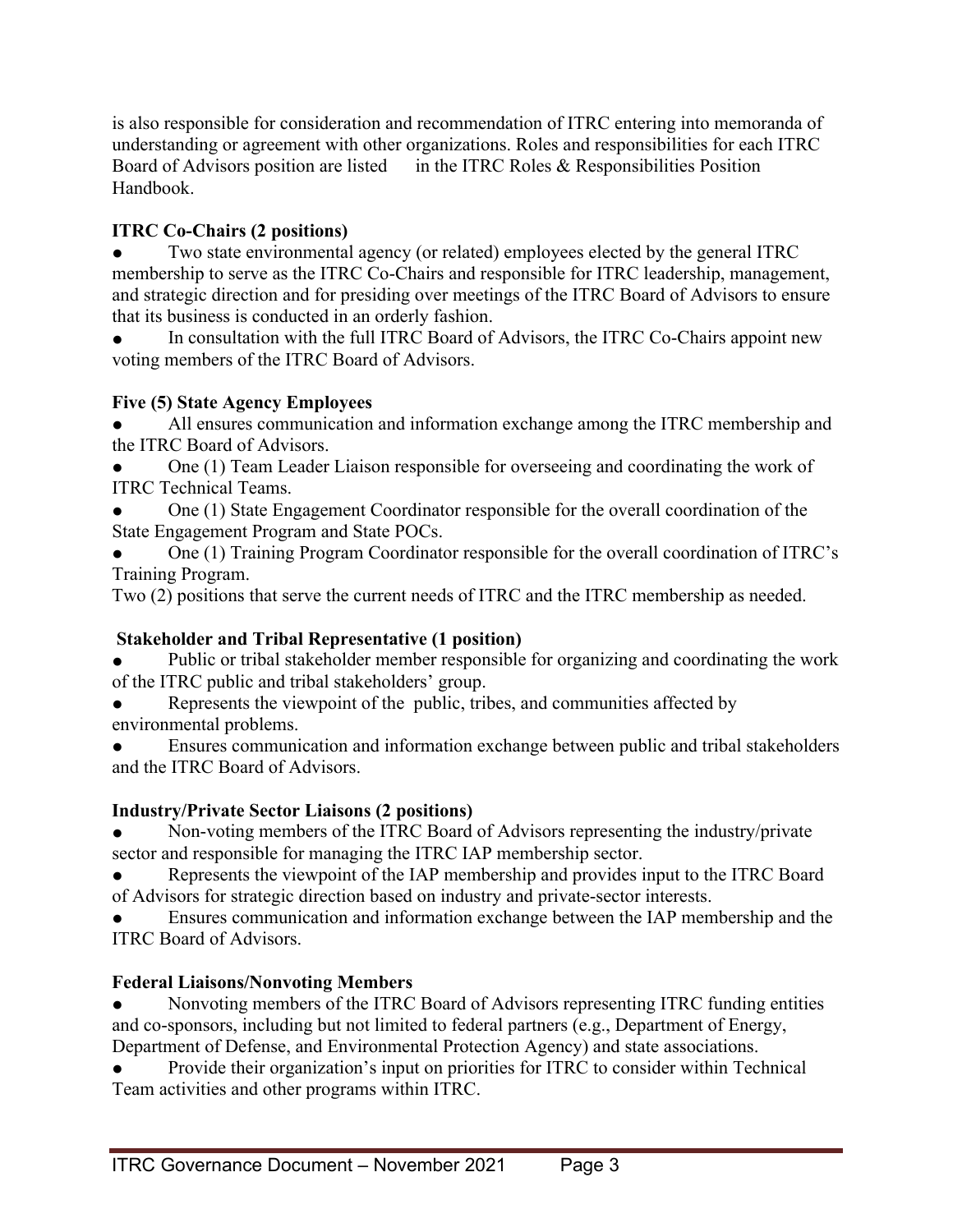#### **4.1.3 Election and Terms**

The ITRC Board of Advisors Co-Chairs are elected by the ITRC membership at the Annual Meeting and serve staggered, three-year terms. Nominations for the Co-Chairs must be submitted to the ITRC Director no later than 30 days prior to the election. If a co-chair cannot fulfill the duties of their position during their term and prior to the upcoming Annual Meeting, then a member of the existing voting Board may fill that position in an acting status until the next meeting when an election can be held. The Acting Chair's prior position on the Board will then be backfilled (as a temporary assignment) via an Acting Appointment by the two Chairs and with concurrence from the Board.

Public, and tribal, stakeholder members recommend a member to the Co-Chairs to serve as the Stakeholder and Tribal Representative of the ITRC Board of Advisors. The recommendation is based on a call for nominations. Members of the IAP recommend IAP members to the Co-Chairs to serve as Industry/Private Sector Representatives on the ITRC Board of Advisors. Voting ITRC Board of Advisors members are formally approved in accordance with the ERIS Bylaws (see Section 3.1). A voting ITRC Board of Advisors member may serve no more than two consecutive terms in the same ITRC Board of Advisors position. Nonvoting federal liaisons to ITRC Board of Advisors serve at the direction of, and for durations determined by, their respective organizations.

#### **4.1.4 Quorum and Vote**

The ITRC Board of Advisors has a goal to make decisions on a consensus basis. When voting is necessary, it is conducted through a majority vote with a quorum of voting members present. Quorum is defined as at least five voting members, four of whom must be state members. Majority vote is defined as more than half of those voting. Voting members not present for a vote on a specific issue may submit a vote by e-mail or a written proxy to all other voting ITRC Board of Advisors members in advance of the vote.

The ITRC Board of Advisors may conduct voting by e-mail. A motion must be made, seconded, and communicated to the voting ITRC Board of Advisors members by e-mail, along with a reasonable deadline for a response. A quorum of the ITRC Board of Advisors must respond to the motion within the deadline for the vote to be valid. In the event of a tie, the ITRC Director will cast the tie-breaking vote.

### **4.1.5 Standing Committees**

The ITRC Board of Advisors may initiate standing committees to accomplish specific objectives. Standing committees are formed by vote of the ITRC Board of Advisors and are dissolved when their stated objectives are achieved or upon the ITRC Board of Advisors' determination that they are no longer needed.

### *4.2 Technical Teams and Leaders*

Technical Teams are the core unit of ITRC. They manage the technical work of ITRC and produce documents and training courses which support the mission of the organization. Members of Technical Teams are ITRC members from state, federal, or local (municipal or county) environmental agencies, federal partner organizations, industry/private sector, private or public organizations, academia, emeritus experts, and public and tribal stakeholders.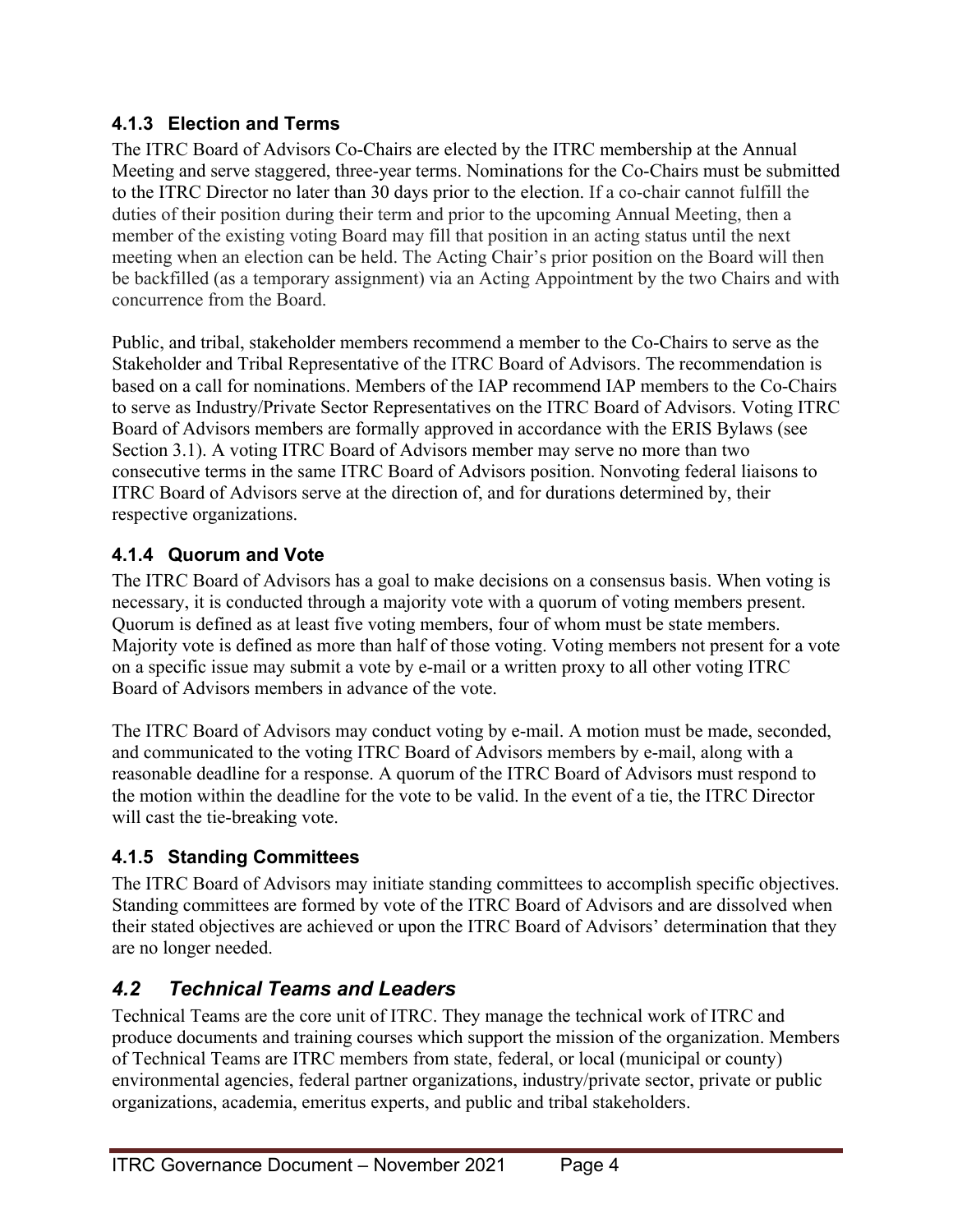Representation from a minimum of five states is required for Technical Team formation**.** If within the first 90 days of team registration, the scope of the work plan or a direction for the team remains undefined, the ITRC Director (in consultation with the Board of Advisors) will evaluate the value of the team continuing. Individual team members are expected to provide substantive input as determined by the Team Leader. Continued Technical Team membership is contingent upon continued substantive input.

Technical Team Leaders or Co-Leaders are state environmental agency (or related) personnel who are responsible for the planning, management, and products of the ITRC Technical Teams. Technical Team Leaders must be approved by the ITRC Board of Advisors and are expected to adhere to ITRC policies and procedures that relate to planning and management of teams.

### *4.3 State Points of Contact*

ITRC member states appoint a representative to ITRC to serve as their State POC. POCs are the primary day-to-day communication link between ITRC and states and serve as their states' implementation leaders. This communication link is the means for POCs to take ITRC tools and resources back to their states for implementation and to bring their states' environmental priorities and emerging issues to ITRC. State POCs contribute to the usability and quality of ITRC documents and training courses through state surveys, reviews and comments, and the concurrence process for ITRC documents. POCs also review, comment and rank the technical project team proposals annually. POCs are members of the ITRC State Engagement Program.

### *4.4 Industry Affiliates Program*

The IAP supports the ITRC in its mission by providing financial, technical, and market information and resources to the ITRC. The IAP does the following:

- Serves as the official membership group and primary assembly for industry and private sector participation in and contribution to the ITRC.
- Chooses two representatives who are recommended to the ITRC Board of Advisors Co-Chairs as the Industry/Private Sector Representatives on the ITRC Board of Advisors.
- Advocates for industry/private sector members within ITRC.
- Provides high-quality and up-to-date information and resources to ITRC.
- Reviews and comments on ITRC documents and training.
- Reviews, comments on, and ranks ITRC proposals.
- Promotes, publicizes, and expands awareness of ITRC products and the IAP within member organizations and to potential member organizations.

The IAP does not do the following:

Serve as a forum for marketing activities unless officially sanctioned by ITRC (e.g., booth exhibits at meetings).

Engage in lobbying activities.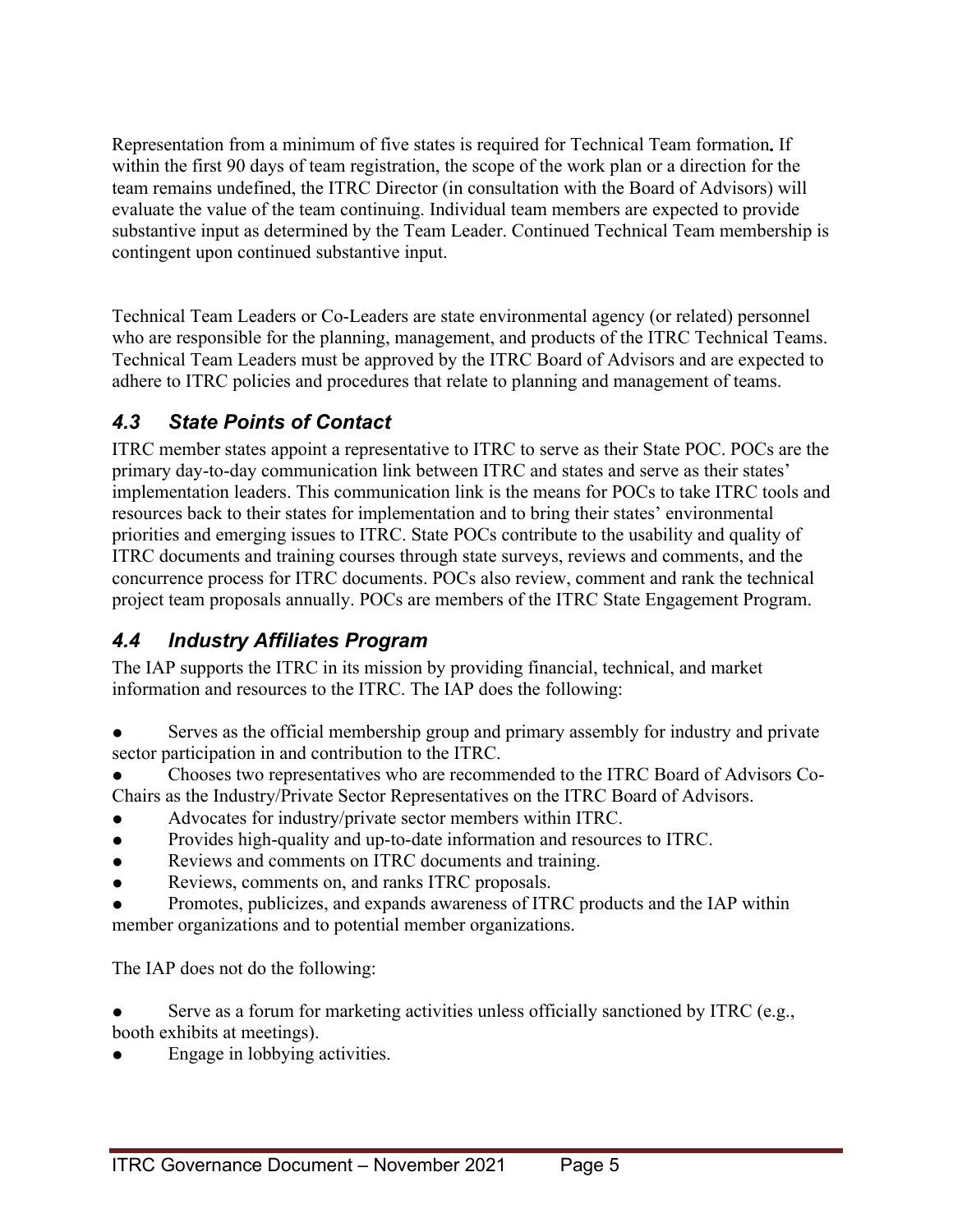IAP is the formal membership program for industry and private sector companies within ITRC. Industry and private sector organizations may join IAP by completing an application form and paying the appropriate membership fee, as stated in the Annual IAP Brochure and IAP Membership Form. Membership in the IAP is limited to organizations that are not U.S. federal or state government entities and includes site/liability owners, consultants, contractors, vendors, and trade associations. Individuals from industry or the private sector whose only role in ITRC is to represent federal interests (e.g., federal contractors) may be exempt from IAP membership and, thus, do not participate in IAP activities. These individuals must be confirmed by their appropriate federal agency as their representative. Issues or conflicts regarding this definition of industry are resolved by the ITRC Board of Advisors Industry/Private Sector Representative and the Co-Chairs.

### *4.5 ITRC Director*

The ITRC Director is an employee of ECOS and is located in the ECOS offices in Washington, DC. The ITRC Director reports to the ITRC Board of Advisors co-chairs and to the ECOS Executive Director. The ITRC director supports the full ITRC Board of Advisors. The ITRC Director is responsible for implementing all the strategic decisions and the technical programs approved by the ITRC Board of Advisors and for conducting and coordinating all the day-to-day activities of ITRC. The ITRC Director ensures that the overall objectives of ITRC are being achieved and the work plan is being implemented. The ITRC Director manages and is responsible for all staff supporting ITRC. The ITRC Director interacts with all components of ITRC. The ITRC Director is the primary liaison between ITRC and state governments, state and federal agencies, public organizations, and industry/private sector. Other responsibilities include the following:

- Developing, negotiating, and managing all contracts supporting the ITRC mission.
- Preparing proposals, budgets, and reports for ITRC and ITRC funding agencies and organizations.
- Providing frequent updates and briefings to the ITRC Board of Advisors, federal sponsors, contract support, ITRC members, ECOS, and ERIS.
- Ensuring contractual and legal compliance.
- Soliciting new and diverse funding sources
- Outreach to state, federal, industry, or the private sector and public and tribal stakeholder partners.

## *4.6 ITRC Contract Support*

Contract support is provided by ERIS for ITRC. Dependent on ITRC funding, contractors may provide support for the ITRC Website, ITRC Membership, ITRC Communications and Outreach, ITRC Training Program, ITRC Technical Teams, ITRC State Engagement Program, and ITRC Board of Advisors.

Additional contract support needs will be addressed by the ITRC Board of Advisors when applicable and on a case-by-case basis.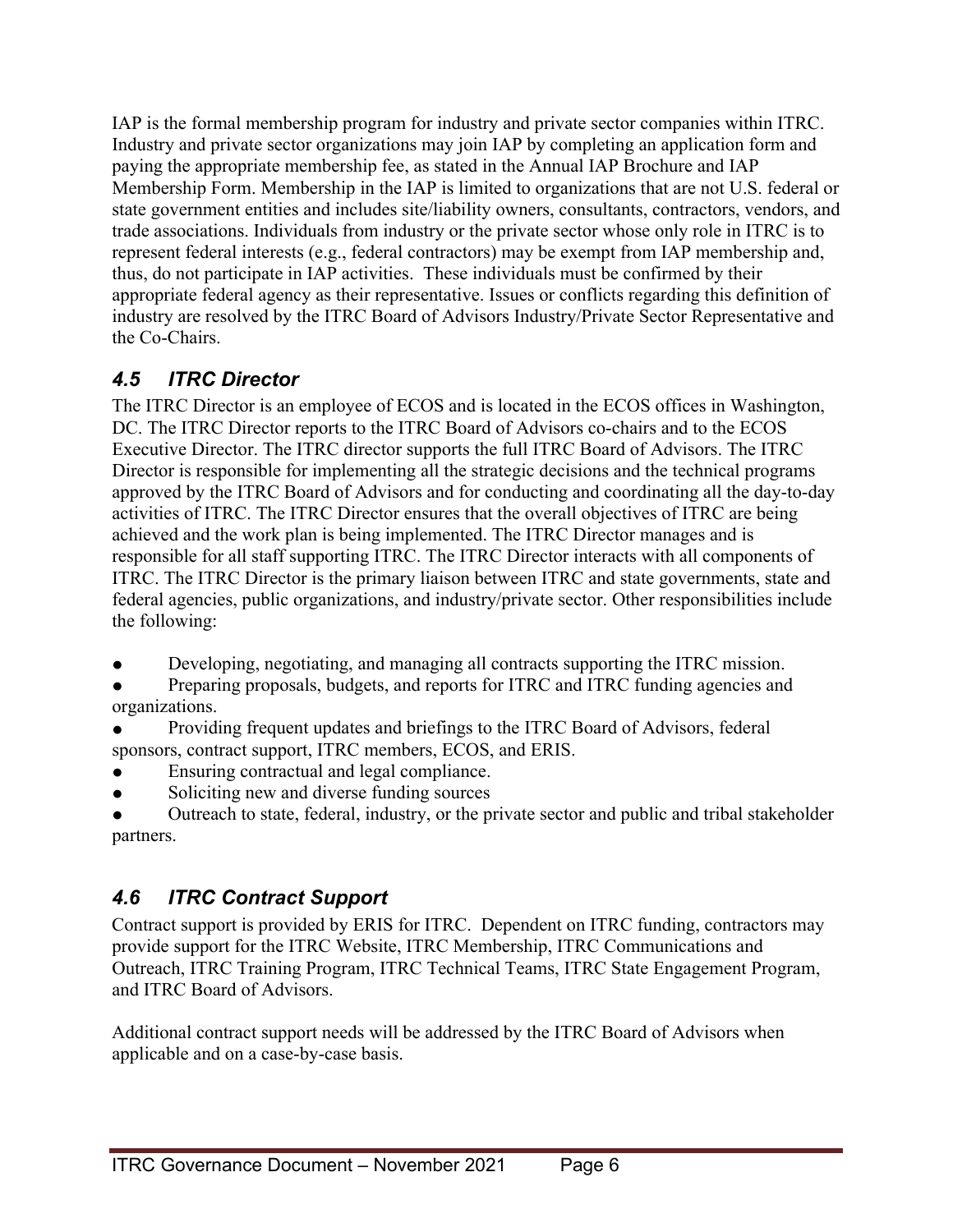## **5. Meetings**

The work of ITRC is carried out through meetings and communications among the membership. Information regarding work of ITRC and schedules for and results of meetings are available on the ITRC website at www.itrcweb.org.

### *5.1 Membership*

General ITRC membership meetings are held regularly. Meetings are scheduled for locations within the United States that serve the goals of ITRC. The meetings are planned in coordination with the ITRC Board of Advisors, Technical Teams, State Engagement Program, and Training Program and are announced at least 30 days in advance.

### *5.2 Teams*

ITRC Technical Teams meet during ITRC general membership meetings and at such other times approved by the ITRC Board of Advisors as listed in the Technical Team's Project Workplan. Team Leaders and members also conduct their work via electronic media. Team Leaders meet at an annual team kickoff meeting with Program Advisors, Team Leader Liaison, and other ITRC leadership to plan the work of the team for the coming calendar year.

## *5.3 State Engagement*

The State Engagement Program meets during ITRC general membership meetings and at other times as may be necessary and approved by the ITRC Board of Advisors. The State Engagement Program also conducts its work via regularly scheduled meetings through electronic media. Meetings of the State Engagement Program are planned and announced at least 30 days in advance. Minutes are taken of meetings and available to members on the ITRC website.

## *5.4 ITRC Board of Advisors*

The ITRC Board of Advisors conducts its work, via regularly scheduled meetings through electronic media. Meetings of the ITRC Board of Advisors may be held at the Annual Meeting, an annual ITRC Board of Advisors meeting, and such other times as necessary to conduct its business. Meetings of the ITRC Board of Advisors are called jointly by the Co-Chairs except in extenuating circumstances when one Co-Chair is unavailable; then the other Co-Chair alone may call a meeting. In the event that both Co-Chairs are unable to call a meeting, the State Engagement Coordinator or the Team Leader Liaison may call a meeting.

All ITRC Board of Advisors meetings are planned and announced at least seven days in advance. Executive sessions of the ITRC Board of Advisors may be called on a shorter notice at the discretion of the Co-Chairs. Minutes of regular ITRC Board of Advisors meetings are approved by the ITRC Board of Advisors and available to members on the ITRC website. Voting ITRC Board of Advisors members may meet in executive session during a regular ITRC Board of Advisors meeting or by phone when deemed necessary by the Co-Chairs. A quorum of voting members must be present at such meetings where voting is necessary. Any decisions made or votes taken by the ITRC Board of Advisors during executive session are published in minutes. All meetings of the ITRC Board of Advisors are conducted based on a stated agenda and rely as needed on the procedures described in *Robert's Rules of Order*.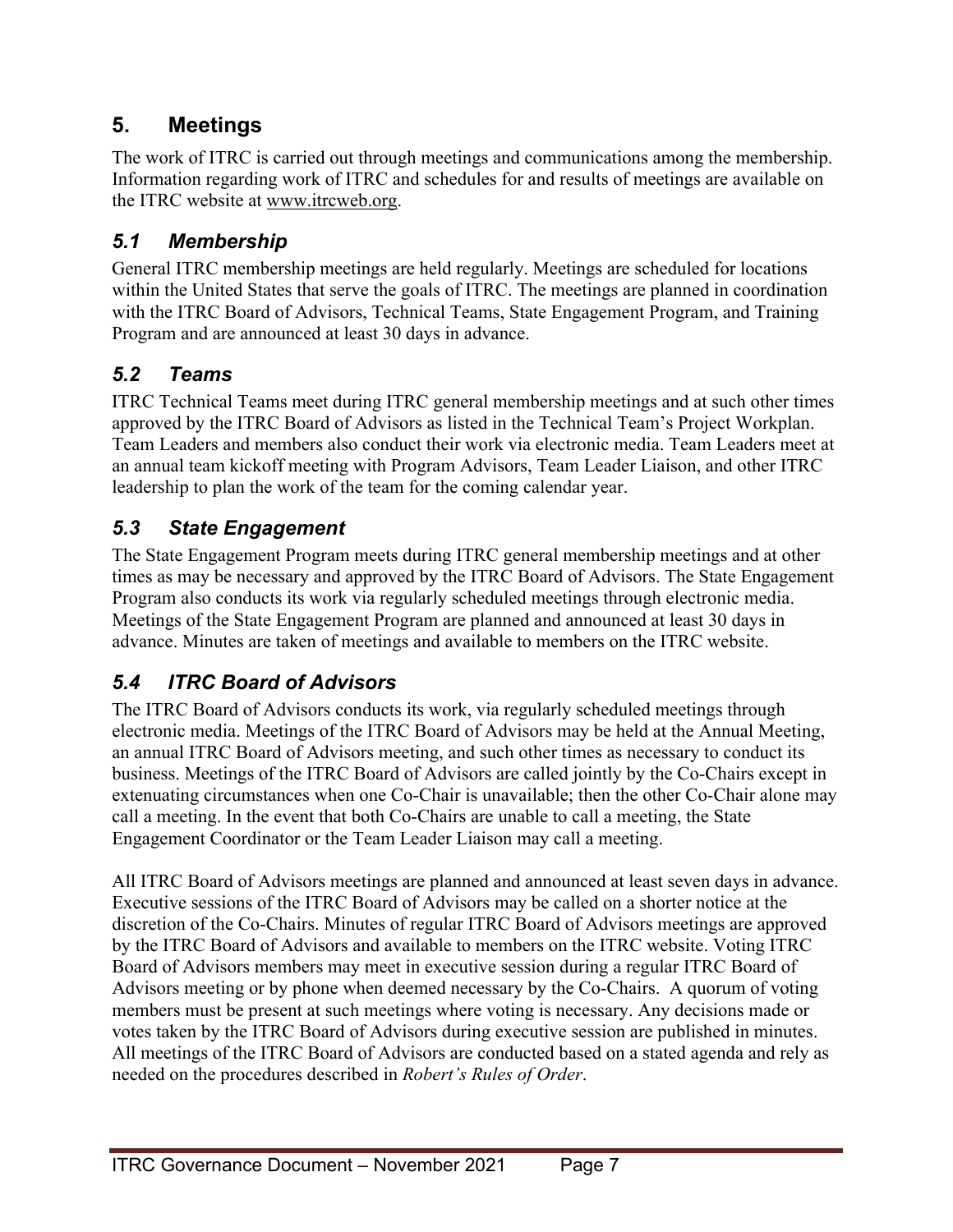# **6. Administrative Support**

Administrative support for the various functions of ITRC are provided by permanent staff of ECOS or by contracts administered by ERIS. ITRC does not have a permanent staff.

# **7. Funding**

Funding for ITRC and its programs is provided by cooperative agreements, grants, donations, IAP membership fees, and revenue from training activities. Whenever possible, ITRC seeks to leverage its current funding sources through the voluntary activities of its membership. All funds that support ITRC are received and managed by ERIS. ITRC also receives in-kind support from government agencies, states, and individuals.

# **8. Reimbursement and Stipends**

Subject to the ITRC conflict-of-interest policy, travel reimbursement may be provided to active and approved state, academic, emeritus, and public and tribal stakeholder members. Reimbursement shall be consistent with federal travel reimbursement policy and the ITRC Travel Policy. The ITRC Board of Advisors Stakeholder and Tribal Representative may receive a reasonable, annual stipend or contract.

## **9. Policies**

The ITRC Board of Advisors establishes policies for its membership. All existing and future policies pertaining to the organization and operation of ITRC are and will be consistent with the ERIS Bylaws.

# **10. Conflict-of-Interest Policy**

The ITRC has established a conflict-of-interest policy in accordance with ERIS Bylaws. ITRC requires that all members adhere to the conflict-of-interest policy, as well as any conflict-ofinterest policy established by their own organization.

## *10.1 General Policy*

It is the policy of the ITRC Board of Advisors that ITRC members should act in a manner consistent with their fiduciary responsibilities to ITRC and should exercise particular care that no detriment to ITRC could result from conflicts between their interests and those of ITRC. ITRC seeks technical excellence and innovation but is not a forum for marketing, lobbying or advancing products. ITRC strives for consensus in decision making and during development of information resources. The level or type of funding provided by ITRC's federal partners or IAP members does not affect or influence ITRC's information resources and final products.

All members shall avoid conflicts of interest and shall disclose to the ITRC Board of Advisors any possible conflict of interest at the earliest practicable time. No ITRC Board of Advisors member shall speak on any matter under consideration at an ITRC Board of Advisors meeting or committee meeting without first disclosing any actual or possible conflict of interest. No ITRC Board of Advisors member shall vote on any matter in which there is or could be a conflict of interest. The minutes of such meetings shall reflect that a disclosure was made and that the ITRC Board of Advisors member abstained from voting. IAP members must disclose nonobvious